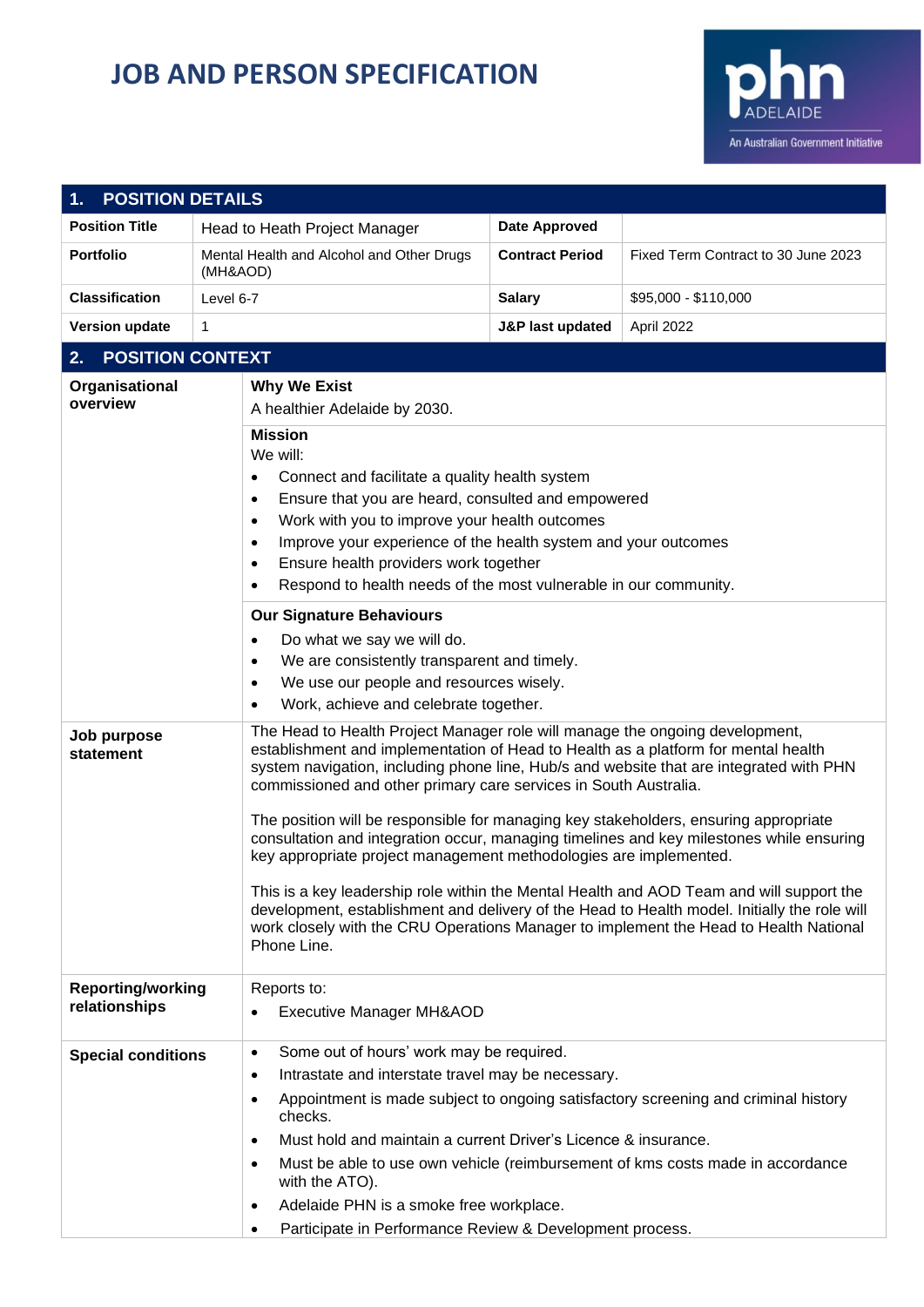| <b>ESSENTIAL MINIMUM CAPABILITIES</b><br>3. |                                                                                                                                                                                                                                                                                                                                                                                                                                                                                                                                                                                                                                                                                                                                                                                                                                                                                                                                                                                                                                                                                                                                                                                                                                                                                                                                                                                                                                                                                                                                                                                                                                                                                                                                                                                                                                                                                                                                                                                                                                                                          |  |  |  |
|---------------------------------------------|--------------------------------------------------------------------------------------------------------------------------------------------------------------------------------------------------------------------------------------------------------------------------------------------------------------------------------------------------------------------------------------------------------------------------------------------------------------------------------------------------------------------------------------------------------------------------------------------------------------------------------------------------------------------------------------------------------------------------------------------------------------------------------------------------------------------------------------------------------------------------------------------------------------------------------------------------------------------------------------------------------------------------------------------------------------------------------------------------------------------------------------------------------------------------------------------------------------------------------------------------------------------------------------------------------------------------------------------------------------------------------------------------------------------------------------------------------------------------------------------------------------------------------------------------------------------------------------------------------------------------------------------------------------------------------------------------------------------------------------------------------------------------------------------------------------------------------------------------------------------------------------------------------------------------------------------------------------------------------------------------------------------------------------------------------------------------|--|--|--|
| <b>Skills and abilities</b>                 | Ability to co-ordinate and develop robust implementation and project plans, and<br>$\bullet$<br>implement and analyse projects, using evidenced based project management<br>methodologies;<br>Ability to provide authoritative advice to internal and external stakeholders and prepare<br>and present detailed reports, briefs, and other documentation as required on complex<br>matters;<br>Highly developed project management skills, including monitoring and reporting on<br>$\bullet$<br>project progress to key stakeholders on overall project performance, including<br>providing project reports;<br>Ability to identify and provide timely authoritative quality advice on issues affecting<br>$\bullet$<br>projects and facilitate decisions leading to proactive project implementation, including<br>identify emerging pressures, issues, risks and initiate management strategies to<br>address them;<br>Demonstrated capability for quality written communication, including the preparation of<br>$\bullet$<br>internal and external communications, including status updates, briefings and reports,<br>to a professional standard;<br>Demonstrated ability to support and develop strategic and operational planning through<br>$\bullet$<br>established governance processes and translate strategic objectives to project goals<br>and activities;<br>Demonstrated influencing and relationship management skills including the ability to<br>$\bullet$<br>develop and maintain strong collaborative partnerships and to work with all levels of<br>internal and external stakeholders;<br>Demonstrated leadership skills;<br>$\bullet$<br>Demonstrated ability to manage competing priorities and agendas to achieve agreed<br>$\bullet$<br>objectives, key milestones and timelines;<br>Capacity to work both autonomously and in a self-managed team environment with an<br>$\bullet$<br>agile and fast paced mindset to achieve project milestones;<br>Demonstrated conceptual, analytical, evaluation and communication skills.<br>$\bullet$ |  |  |  |
| <b>Attributes</b>                           | Strategic thinker;<br>$\bullet$<br>Behavioural flexibility;<br>Build rapport quickly.                                                                                                                                                                                                                                                                                                                                                                                                                                                                                                                                                                                                                                                                                                                                                                                                                                                                                                                                                                                                                                                                                                                                                                                                                                                                                                                                                                                                                                                                                                                                                                                                                                                                                                                                                                                                                                                                                                                                                                                    |  |  |  |
| <b>Experience</b>                           | Project Management experience, including multi-stakeholder projects (preferably in the<br>$\bullet$<br>area of mental health);<br>Experience working in clinical and or/ psychosocial mental healthcare delivery<br>$\bullet$<br>(desirable);<br>Demonstrated experience coordinating and leading knowledge management activities<br>$\bullet$<br>with a focus on best practice within mental health service delivery;<br>Experience coordinating effective procurement of services, covering technical<br>$\bullet$<br>capability, reporting procedures and quality mechanisms.                                                                                                                                                                                                                                                                                                                                                                                                                                                                                                                                                                                                                                                                                                                                                                                                                                                                                                                                                                                                                                                                                                                                                                                                                                                                                                                                                                                                                                                                                         |  |  |  |
| Knowledge                                   | Sound understanding of mental health, project management, public health or health<br>$\bullet$<br>design;<br>Understanding of the Australian primary health care system, including understanding of<br>$\bullet$<br>patient care approaches such as stepped care mental health service delivery;                                                                                                                                                                                                                                                                                                                                                                                                                                                                                                                                                                                                                                                                                                                                                                                                                                                                                                                                                                                                                                                                                                                                                                                                                                                                                                                                                                                                                                                                                                                                                                                                                                                                                                                                                                         |  |  |  |